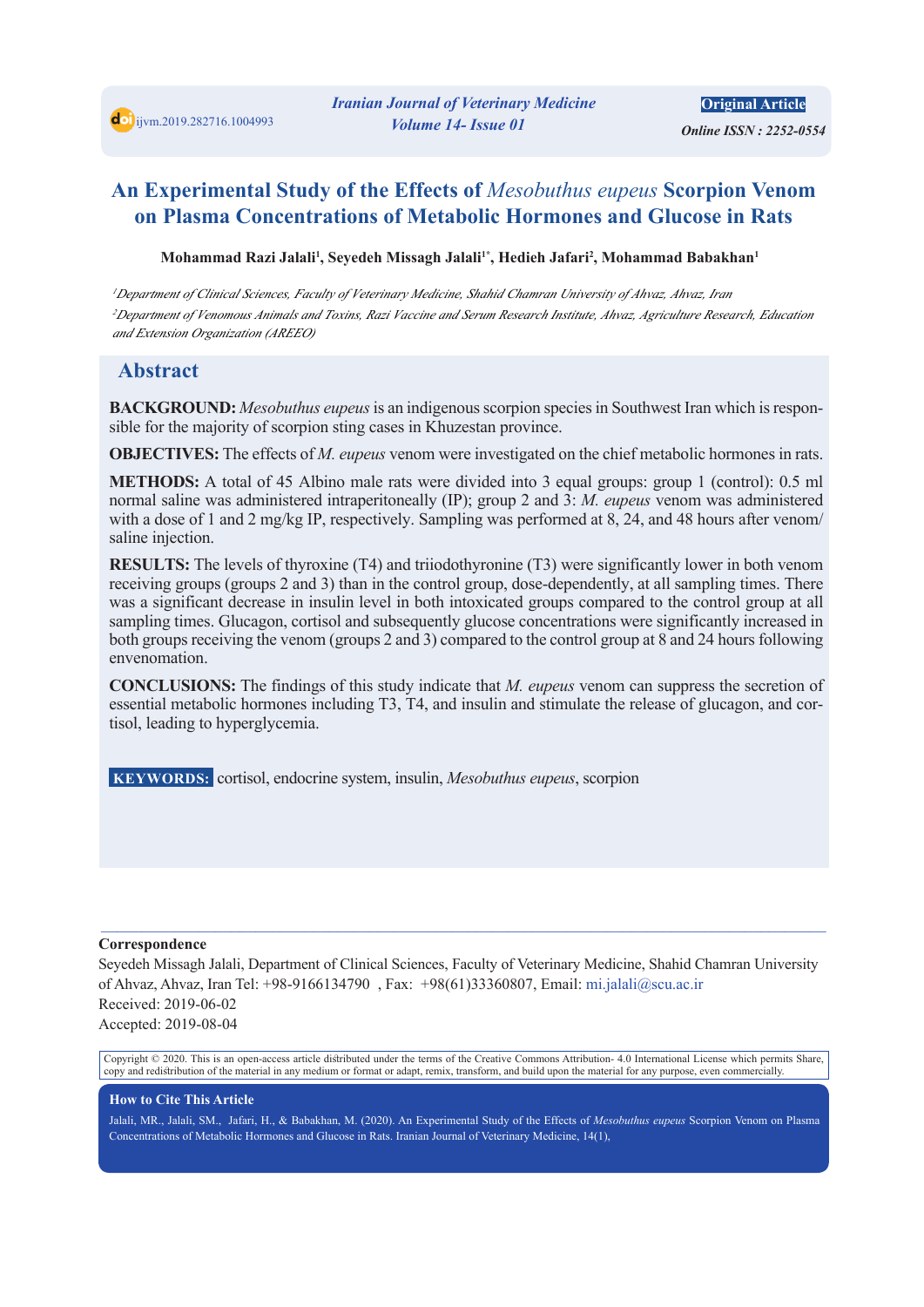# **Introduction**

Scorpion sting is one of the major health challenges for humans and animals, especially in tropical and developing countries. More than 1,500 scorpion species have been identified worldwide (Lourenço, 2014; Lucas and Meier, 2017) and about 32 species were found in Iran, 12 of which have been detected in Khuzestan (Jalali and Rahim 2014; Rahimi et al., 2015).

The Buthidae are the largest family of scorpions and are found all over the world especially in tropical and semi-tropical regions, particularly the Middle East and Central Asia (Lourenço, 2014; Lucas and Meier, 2017). *Mesobuthus eupeus* is the most abundant species in Iran which is found in Khuzestan province and is responsible for 21.7% of cases of scorpion sting in Khuzestan (Rahimi et al., 2015; Dehghani et al., 2017).

The venom of scorpions, especially the Buthidae family, consists of a variety of toxins and active biological compounds (Khoobdel et al., 2013; Erdeş et al., 2014; Laraba-Djebari et al., 2015) which can affect various tissues (Murthy and Zare, 2001; Murthy and Zare, 2002; Razi Jalali et al., 2015). Scorpion envenomation can lead to the failure of many organs and major metabolic and endocrine disorders through the release of large amounts of catecholamines, and vascular disorders (Petricevich, 2010). In some studies, scorpion stings were found to be associated with alterations in insulin, glucagon, and glucocorticoid secretion level, and in blood glucose levels (Murthy, 2000). However, there are few studies about the effect of scorpion venom on thyroid secretion (Murthy and Zare, 1998).

To the best of the authors' knowledge, there has been no documented data on the effects of *M. eupeus* venom on the endo-

crine system, including thyroid, endocrine pancreas and adrenal secretions. Since it is a native Iranian species, research into various aspects of the pathogenesis of its venom are important to improve diagnostic and therapeutic methods. Therefore, the present study was designed to investigate the effects of Mesobutupus eupeus envenomation on plasma thyroid hormones (T3 and T4), insulin, glucagon, cortisol, and glucose levels in rats.

# **Materials and Methods**

## **Scorpion venom**

The venom of *M. eupeus* scorpion venom used in this study was provided by Razi Vaccine and Serum Research Institute, Ahvaz which was prepared by electric shock and kept in lyophilized form. The concentration of crude venom protein was 815 mg/gvenom. Solutions of 0.05% and 0.1% of venom were prepared in 0.9% sodium chloride solution in suitable volumes proportional to the number of rats in each envenomated group, as described below.

### **Laboratory animals**

A total of 45 Albino male rats (Wistar strain) weighing 250–300 g aged 4 to 6 months were housed in groups of six, in plastic cages, in an air-conditioned room maintained at a temperature of  $24 \pm 2$  °C and a relative humidity of  $55 \pm 5\%$ , with a 12-h light/12-h dark illumination cycle. They were fed a commercial laboratory pellet diet and tap water ad libitum. All procedures were done in accordance with ethical guidelines for care and use of laboratory animals, discarding of dead animals and protection of the researcher against animal bites and were approved by the Experimental Animals Committee of Shahid Chamran University of Ahvaz, Iran.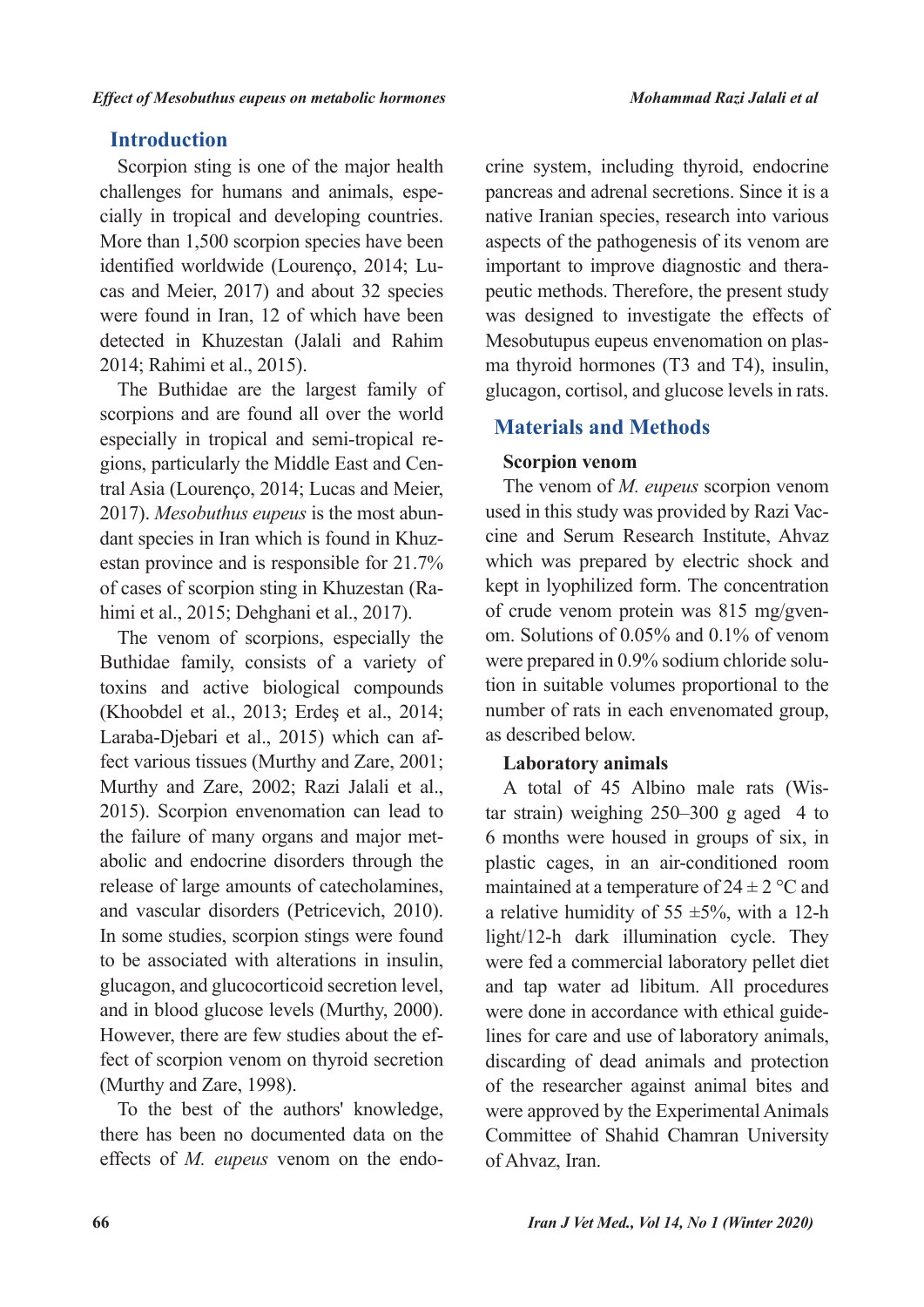#### *Iranian Journal of Veterinary Medicine*

#### **Experimental design**

Animals were randomly divided into 3 equal groups and were treated as follows:

Group 1: (control group) 0.5 ml normal saline intraperitoneally (IP).

Group 2: *M. eupeus* venom at a dose of 1 mg/kg body weight IP (0.5 ml of 0.05% solution for each rat).

Group 3: *M. eupeus* venom at a dose of 2 mg/kg body weight IP (0.5 ml of 0.1% solution for each rat).

The doses of venom were selected based on previous studies by authors (Razi Jalali et al., 2015; 2016).

#### **Blood collection**

Sampling was performed at 8, 24, and 48 h after venom/saline injection; five rats from each group were sampled each time. Blood samples were collected with heparin via cardiac puncture following anesthesia with chloroform (Merck, Germany). After centrifugation the plasma was separated and stored at -20 ºC for subsequent measurements.

## **Plasma biochemical analysis**

The plasma levels of T4 and T3 were measured using ELISA kits (Sigma-Aldrich). Cortisol, insulin and glucagon were also assessed by ELISA (Monobind, Germany) according to the manufacturer's instructions. The amount of glucose was measured using colorimetric kits (Pars Azmun, Iran) via biochemical autoanalyzer (Biotecnica, Bt-1500, Italy).

## **Statistical analysis**

Analysis of variance and Tukey post-hoc tests were employed to compare the data between groups using SPSS software version 16 (SPSS Inc., Chicago, Illinois, USA). All values were expressed as mean  $\pm$  standard error, and  $p < 0.05$  was considered as statistically significant.

### **Results**

#### **Clinical signs**

The envenomated rats showed behavioral changes from aggression to depression. In addition, hemorrhage and hyperemia in the eyes and mucosal membranes were recorded in both intoxicated groups.

### **T3 measurement**

The results of T3 evaluation showed that the levels of this hormone were significantly lower in group 2 than in the control group and in group 3 compared to the rest of the groups, at all sampling times ( $p \le 0.05$ ) (Table 1). In addition, in group 3, the amount of

**Table 1.** Plasma triiodothyronine (T3) and thyroxine (T4) concentration as mean  $\pm$  SE in different groups and sampling times.

|                                    |                 |                    | $\circ$<br>$\mathbf{I}$ | $\circ$          |                    |                  |
|------------------------------------|-----------------|--------------------|-------------------------|------------------|--------------------|------------------|
| Group                              |                 | $T3 \, (\mu g/dl)$ |                         |                  | $T4 \, (\mu g/dl)$ |                  |
|                                    | h <sub>8</sub>  | h <sub>24</sub>    | h 48                    | h <sub>8</sub>   | h <sub>24</sub>    | h 48             |
| Group 1 (control)                  | $0.08 \pm 2.48$ | $0.11 \pm 2.35$    | $0.09 \pm 2.32$         | $1.33 \pm 23.33$ | $1.31 \pm 24.75$   | $1.93 \pm 24.25$ |
|                                    | $^*A$           | A                  | A                       | $^*A$            | А                  | A                |
| Group 2 (venom $1 \text{ mg/kg}$ ) | $0.05 \pm 1.34$ | $0.05 \pm 1.46$    | $0.09 \pm 1.91$         | $1.53 \pm 18.20$ | $1.28 \pm 21.40$   | $1.39 \pm 22.80$ |
|                                    | B               | B                  | B                       | B                | B                  | A                |
| Group 3 (venom $2 \text{ mg/kg}$ ) | $0.04 \pm 0.97$ | $0.13 \pm 1.05$    | $0.12 \pm 1.98$         | $1.48 \pm 17.02$ | $1.35 \pm 20.20$   | $1.69 \pm 22.40$ |
|                                    | $^*$ "Ca        | Cb                 | Bc                      | B                | B                  | A                |

\* Different uppercase letters in each column represent significant difference between groups.

\*\* Different lowercase letters in each row represent significant difference between sampling times.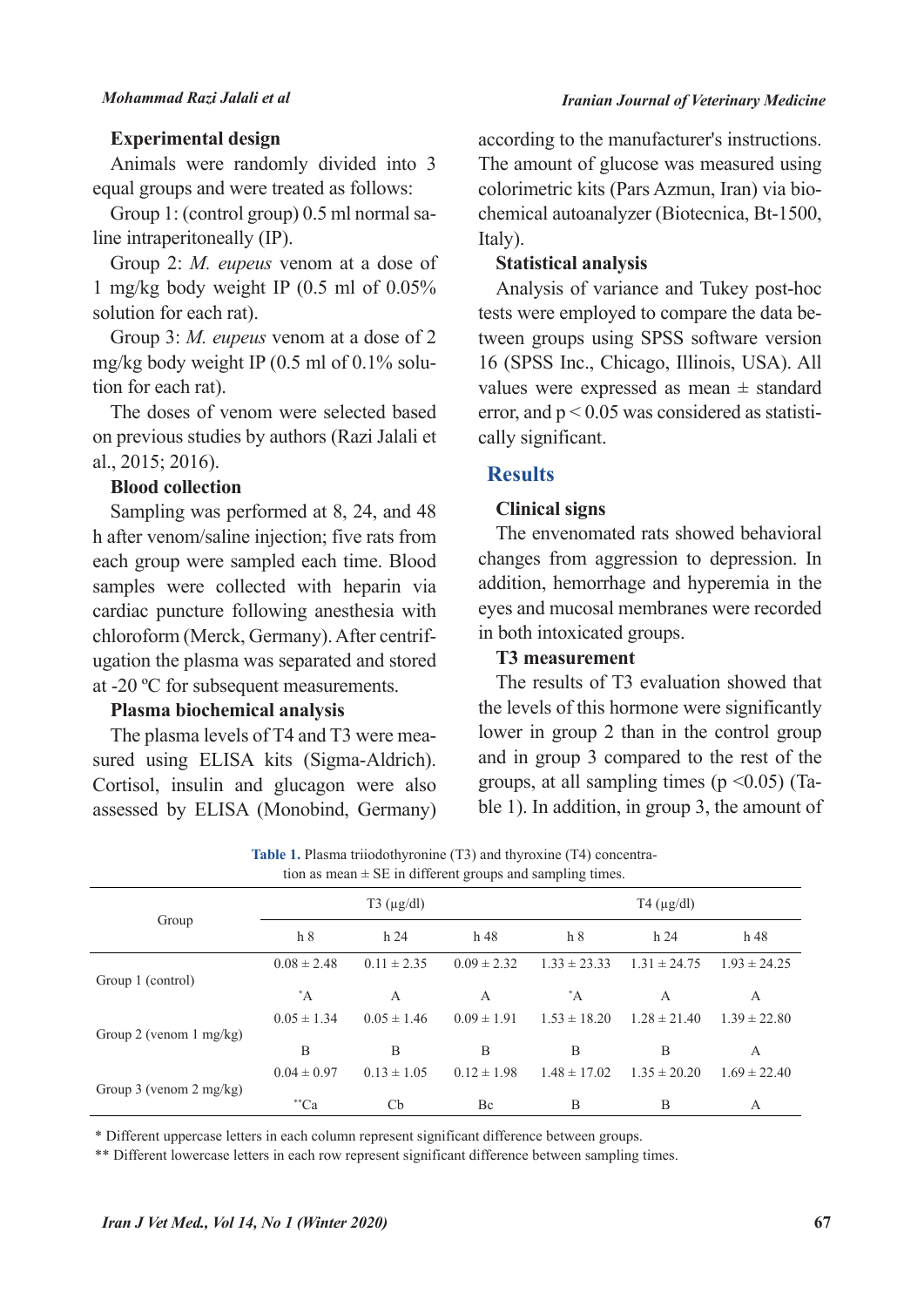| tion as mean $\pm$ SE in different groups and sampling times. |                        |                  |                  |                    |                   |                   |  |
|---------------------------------------------------------------|------------------------|------------------|------------------|--------------------|-------------------|-------------------|--|
| Group                                                         | Insulin $(\mu I U/dl)$ |                  |                  | Glucagon $(ng/ml)$ |                   |                   |  |
|                                                               | 8 h                    | 24h              | 48 h             | 8 h                | 24h               | 48 h              |  |
| Group 1 (control)                                             | $12.70 \pm 0.92$       | $12.13 \pm 1.81$ | $11.40 \pm 1.92$ | $123.67 \pm 2.60$  | $122.25 \pm 2.27$ | $121.50 \pm 1.19$ |  |
|                                                               | $A^*$                  | A                | A                | $A^*$              | A                 | A                 |  |
| Group 2 (venom $1 \text{ mg/kg}$ )                            | $8.40 \pm 1.08$        | $9.36 \pm 1.29$  | $10.60 \pm 1.20$ | $149.20 \pm 2.70$  | $154.40 \pm 0.67$ | $139.80 \pm 1.70$ |  |
|                                                               | B                      | B                | B                | $Ba^{**}$          | Bb                | Ac                |  |
| Group 3 (venom $2 \text{ mg/kg}$ )                            | $8.13 \pm 0.74$        | $7.06 \pm 1.29$  | $8.84 \pm 1.11$  | $156.50 \pm 2.46$  | $168.80 \pm 1.02$ | $136.00 \pm 1.81$ |  |
|                                                               | B                      | В                | B                | Ca                 | Cb                | Ac                |  |

**Table 1.** Plasma triiodothyronine (T3) and thyroxine (T4) concentra-

\* Different uppercase letters in each column represent significant difference between groups.

\*\* Different lowercase letters in each row represent significant difference between sampling times.

T3 significantly increased over time, so that the highest hormone level was at 48 h post injection ( $p \le 0.05$ ).

### **T4 measurement**

Based on the results of T4 measurement (Table 1), the hormone levels decreased in both envenomated groups (groups 2 and 3) in comparison with the control group, so that the difference was significant at 8 and 24 h  $(p \le 0.05)$ . However, with the passage of time at 48 h after venom injection, this decrease was moderated and there was no significant difference between groups at any of the sampling times.

### **Insulin measurement**

Based on the results (Table 2), there was a significant decrease in insulin level in the intoxicated groups (groups 2 and 3) compared to the control group at all sampling times  $(p<0.05)$ .

#### **Glucagon measurement**

The administration of venom significantly increased glucagon level in group 2 compared to the control group and in group 3 compared to the previous two groups at 8 and 24 h post injection ( $p \le 0.05$ ) (Table 2). Additionally, in both intoxicated groups, the maximum amount of hormone was observed at 24 h post injection ( $p \le 0.05$ ).

### **Cortisol measurement**

A significant increase in cortisol concentration was noted in both groups receiving the venom (groups 2 and 3) compared to the control group at 8 and 24 h following envenomation (p<0.05) (Table 3). However, in both mentioned groups, the level of cortisol decreased significantly at 48 h in comparison to the previous sampling times ( $p \le 0.05$ ).

## **Glucose measurement**

Glucose levels in both venom injected groups (groups 2 and 3) were significantly increased compared to the control group at all sampling times ( $p \le 0.05$ ) (Table 3). However, there was no significant difference between two envenomed groups in terms of glucose levels.

### **Discussion**

In the present study, injection of *M. eupeus* venom resulted in a significant reduction in the thyroid hormones (T3 and T4). The highest decrease was observed in the third group (high dose venom) at 8 h after injection, considering the half-life of T3 which is only 1 day while the half-life of T4 is 5-7 days. These changes might be attributable to an autonomic storm through the release of catecholamines and angiotensin II following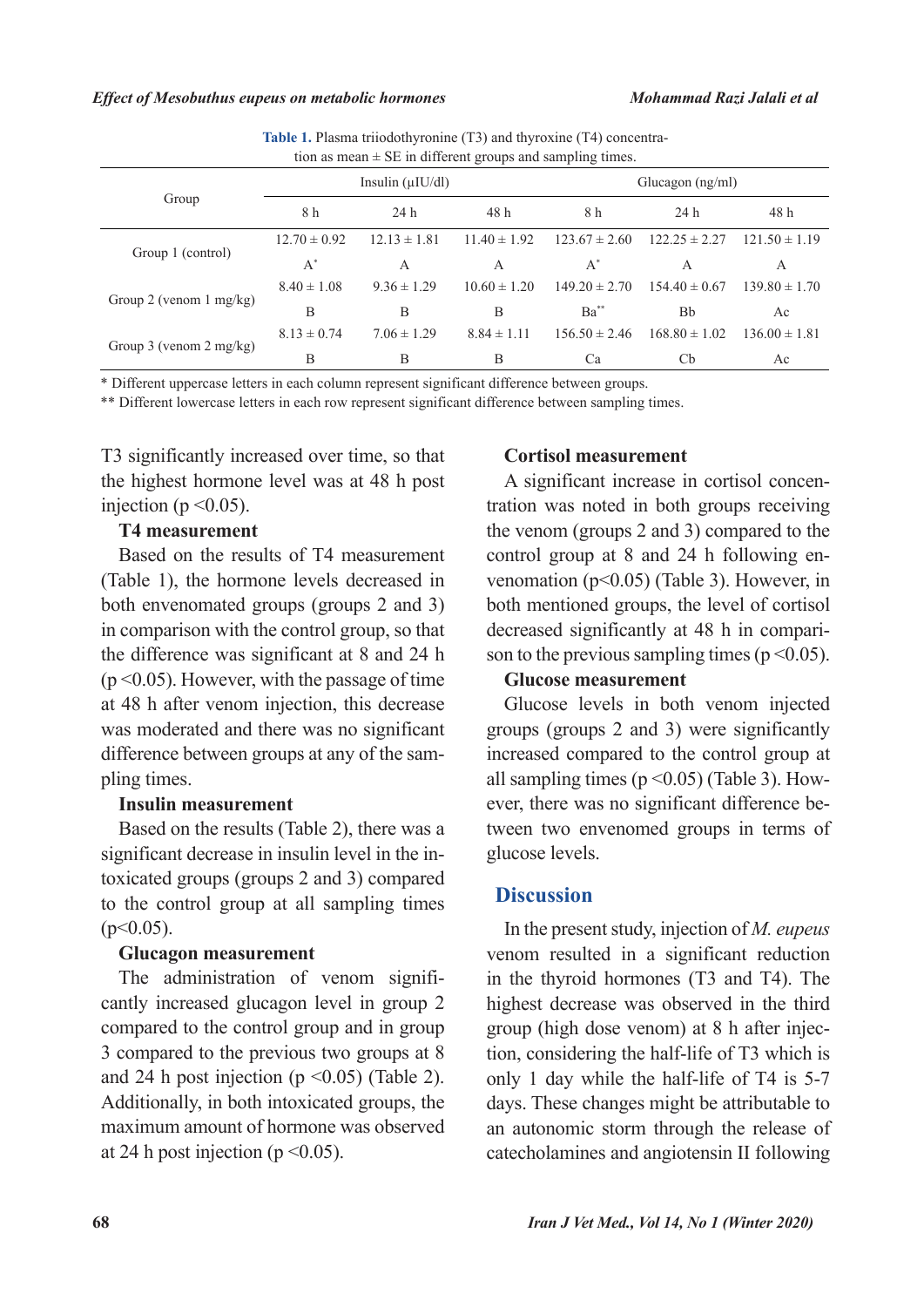| Table 1. Plasma triiodothyronine (T3) and thyroxine (T4) concentra- |  |
|---------------------------------------------------------------------|--|
| tion as mean $\pm$ SE in different groups and sampling times.       |  |

| Group                              | Cortisol $(\mu g/dl)$ |                 |                 | Glucose $(mg/dl)$ |                   |                   |
|------------------------------------|-----------------------|-----------------|-----------------|-------------------|-------------------|-------------------|
|                                    | 8 h                   | 24h             | 48 h            | 8 h               | 24 <sub>h</sub>   | 48 h              |
| Group 1 (control)                  | $2.36 \pm 0.11$       | $3.11 \pm 0.39$ | $2.41 \pm 0.55$ | $86.67 \pm 6.61$  | $84.25 \pm 4.20$  | $87.50 \pm 5.52$  |
|                                    | $A^*$                 | A               | A               | $A^*$             | А                 | A                 |
| Group 2 (venom $1 \text{ mg/kg}$ ) | $9.34 \pm 1.17$       | $8.74 \pm 0.75$ | $4.20 \pm 0.27$ | $129.00 \pm 4.78$ | $138.60 \pm 3.45$ | $126.40 \pm 4.41$ |
|                                    | $Ba^{**}$             | Ba              | Ab              | B                 | B                 | B                 |
| Group 3 (venom $2 \text{ mg/kg}$ ) | $9.82 \pm 1.29$       | $8.63 \pm 0.75$ | $3.92 \pm 0.26$ | $138.00 \pm 3.08$ | $145.60 \pm 6.08$ | $134.40 \pm 3.70$ |
|                                    | Ba                    | Ba              | Ab              | B                 | В                 | B                 |

\* Different uppercase letters in each column represent significant difference between groups.

\*\* Different lowercase letters in each row represent significant difference between sampling times.

envenomation, which led to a decrease in insulin secretion and subsequent reduction of T3 and T4 concentration in the blood. These findings are consistent with other previous studies in this regard. In a study performed by Murthy and Zare (1998) a significant decrease in T4 and T3 levels was observed following the injection of Mesobuthus tamulus venom in dogs. They also obtained similar results regarding T3 concentration in rabbits. In addition, while anti-venom administration resulted in an increase in serum T3 level in dogs, it could not prevent venom induced hormonal changes in rabbits. However, the intracerebroventricular injection of Kaliotoxin (KTX) fraction of Androctonus australis venom, in another study, resulted in the stimulation of neuro-endocrine response with significant rise in serum T3, T4, and TSH levels at 24 h post-injection in rats which was associated with inflammatory cell infiltration and imbalanced redox status in both hypothalamus and thyroid tissue (Ladjel-Mendil et al., 2016). This diversity in the results might be due to the difference in the type of studied scorpion species and venom as well as the route of venom administration.

According to the results of this study, glucagon levels were significantly increased in

the venom treated groups at 8 and 24 h after injection in a dose-response manner. However, the levels of this hormone returned to normal in both groups at 48 h after envenomation. This effect is probably mediated through the adrenergic stimulation of endocrine pancreas as well as other tissues. Similar alterations in glucagon secretion were also reported by Johnson and Ensinck (1976) following pancreas perfusion with Leiurus quinquestriatus scorpion toxin in rats. This reduction in glucagon secretion was associated with the stimulation of sympathetic nerve terminals in pancreas tissue and increased norepinephrine release which was successfully prevented in the presence of alpha and beta-adrenergic blocking agents in rat. In addition, subcutaneous administration of Mesobuthus tamulus scorpion venom resulted in an increased blood glucagon in dogs. These hormonal changes seem to result in an imbalance in the carbohydrate metabolism and the inability of vital organs to use metabolic substrates (Murthy and Haghnazari, 1999).

The present study revealed that there was a significant decrease in insulin levels in the envenomated rats compared to the control group, with the highest reduction at 8 and 24 h after venominjection. In other experimen-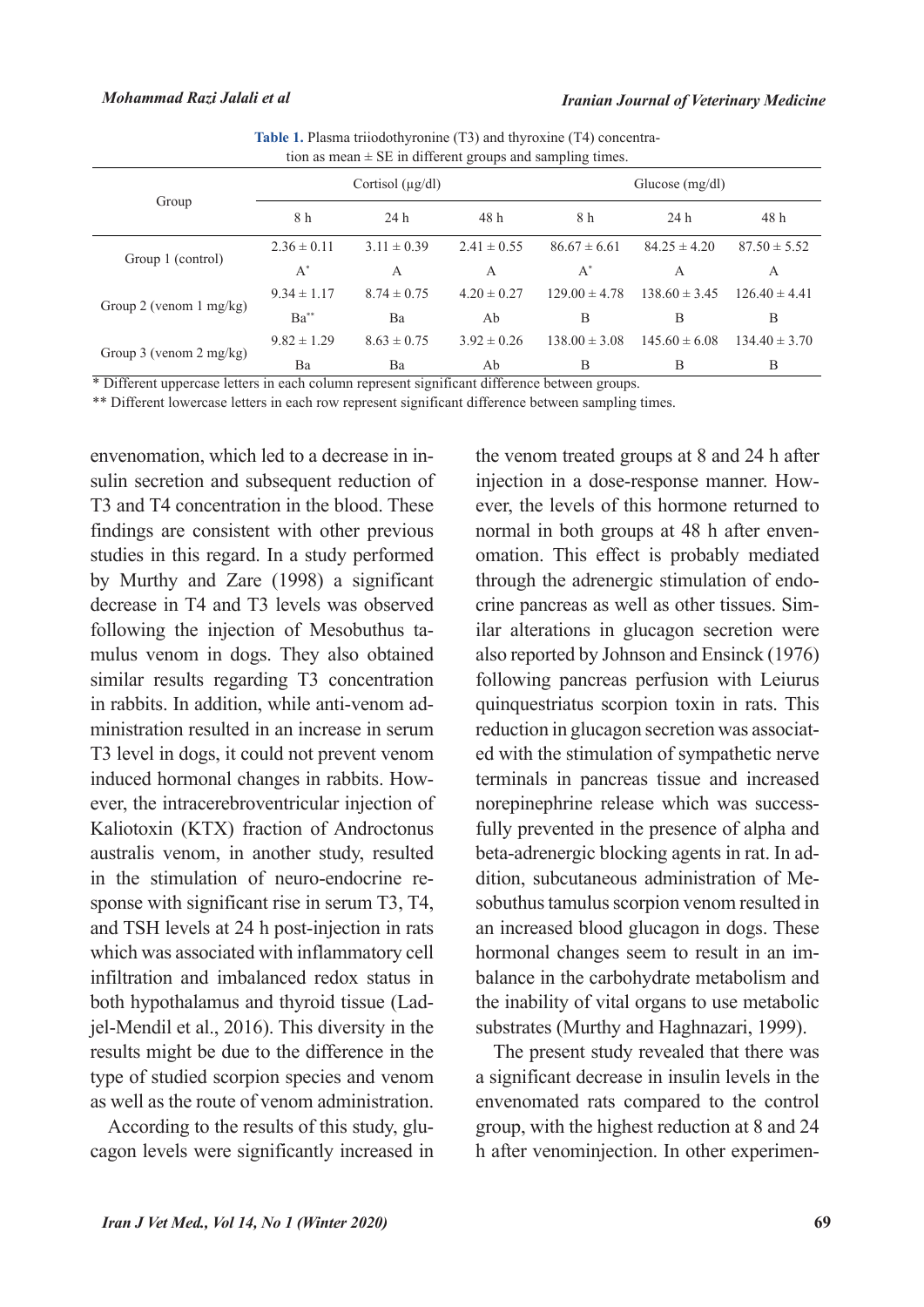#### *Effect of Mesobuthus eupeus on metabolic hormones Mohammad Razi Jalali et al*

tal studies, hypoinsulinemia or insulin resistance was reported following the injection of various scorpion spp. venom. During the study conducted by Murthy and Haghnazari (1999) and Zare et al. (1994), the same alterations in insulin level was recorded following Mesobuthus tamulus venom administration in dogs. Furthermore, Androctonus australis hector scorpion toxin was associated with severe inflammatory response, liver tissue damage and hyperglycemia accompanied by hyperinsulinemia, indicative of insulin resistance in a previous study in rats. It is also possible that the insulin measured after venom injection was not functionally active. Moreover, pretreatment with cytokine antagonists, in the same study, significantly decreased inflammatory biomarkers and plasma glucose levels as well as hepatic tissue damage and metabolic disorders which was suggestive of the crucial role of inflammatory cytokines (IL-6 and TNF- $\alpha$ ) in the complications induced by the scorpion venom (Taibi- Djennah and Laraba-Djebari, 2015).

In addition, exogenous insulin administration was demonstrated to reverse hemodynamic, cardiovascular, metabolic, electro-cardiographic (ECG) changes and pulmonary oedema in the experimental animals and in the scorpion sting victims which represents the key role of insulin suppression in the pathogenesis of the toxin and also suggests that the insulin receptor and the signaling pathways are not defective (Murthy, 2013, 2014a; Murthy et al., 1988, 1990, 1991; Yugandhar et al., 1999). It appears that scorpion envenomation, including *M. eupeus*, results in a substantial release of catecholamines and Angiotensin II which can inhibit glucose-induced secretion of insulin from the beta cells of islets in the endocrine pancreas as well as antagonizing the actions of insulin by promoting glycogenolysis which leads to hyperglycemia. The suppression of insulin secretion or insulin resistance along with a rise in catabolic counter-regulatory hormones including glucagon, cortisol and glucose level might be responsible for the pathogenesis of a variety of clinical symptoms. Consequently, *M. eupeus* venom, like many other scorpion species, can induce a syndrome of energy scarcity and inability of vital organs to consume the metabolic substrates causing multi-organ system failure (Murthy, 2014b).

In the current experiment, the injection of scorpion venom in both groups led to a significant increase in cortisol levels. The highest hormone concentration was observed at 8 h after receiving the toxin and decreased over time, so that cortisol changes were not significant within 48 h. Other previous studies have found similar findings. Subcutaneous administration of M. tamulus resulted in an increased blood cortisol in dogs and rabbits (Murthy and Haghnazari, 1999; Zare et al., 1994). Excessive release of catecholamines following scorpion venom intoxication is, once again, likely responsible for increased endogenous glucocorticoids which, in turn, is often associated with carbohydrate intolerance (Murthy, 2014b).

The results of glucose measurements in the present study showed a significant increase in the level of this analyte after injection of *M. eupeus* venom at all sampling times compared to control group. Considering that there was no significant difference between the two groups of venom recipients, it seems that changes in glucose do not correlate with the dose of injected venom. Hyperglycemia has already been observed following injection of various scorpion spp. toxins including *Mesobuthus tumulus* (Mur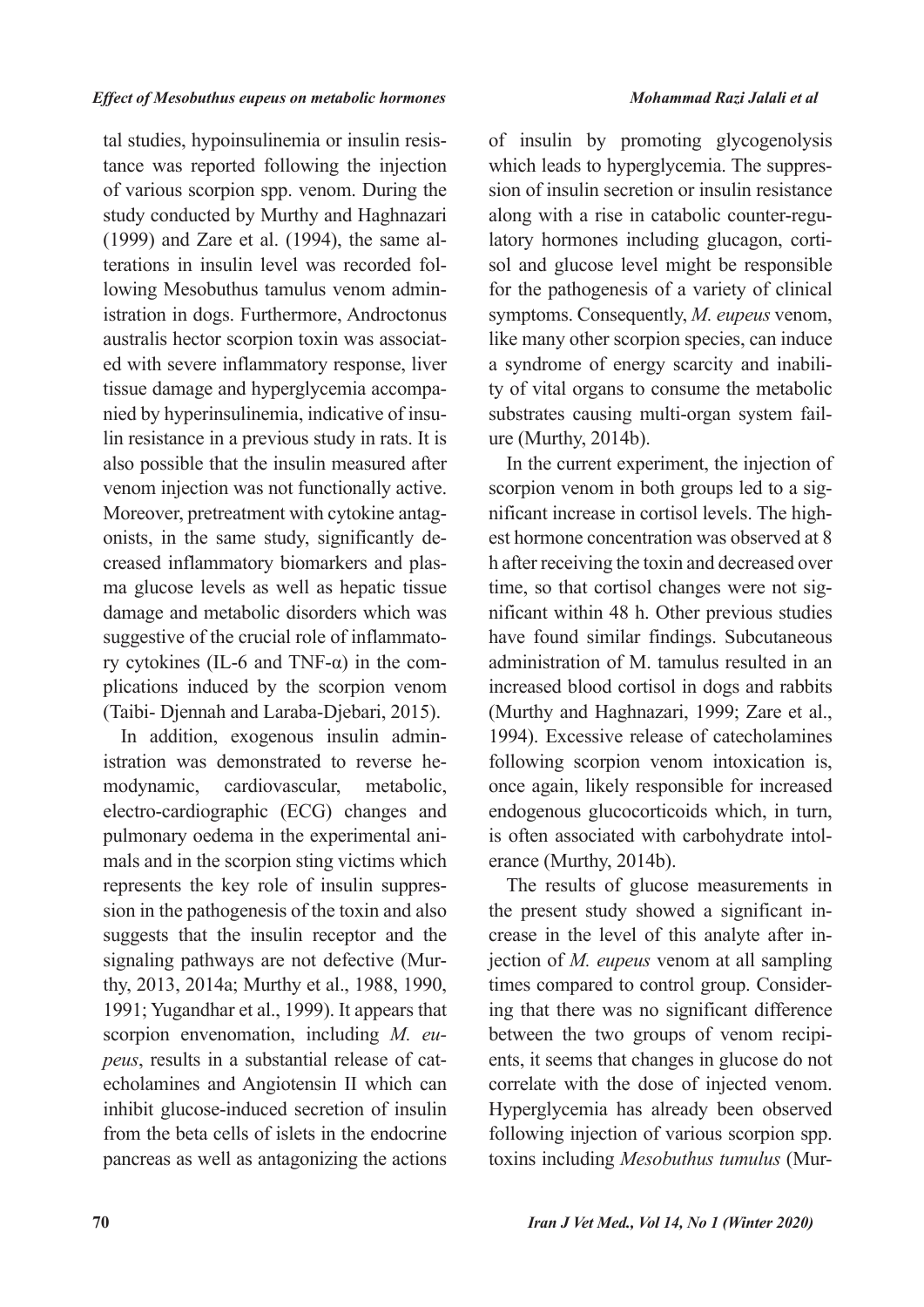thy and Haghnazari; 1999 Zare et al., 1994), Androctonus australis hector (Taibi-Djennah and Laraba-Djebari, 2015), Tityus serrulatus (Andrade et al., 2004), and Indian black scorpion (More et al., 2004). These effects are most likely due to the increased circulating levels of catabolic counter-regulatory hormones, including glucagon, cortisol and epinephrine, which act synergistically as well as simultaneous suppression in insulin secretion that induce sustained hepatic glucose production and inability of tissues to utilize it.

In this study, the venom injected rats showed some behavioral changes from aggression to depression. This might be due to the effects of venom on central nervous system. Although this issue is not directly relevant to the present study, there is considerable evidence showing the direct participation of the central nervous system in the envenoming process provoked by scorpions (Sadeghian, 2003; Nencioni et al., 2018) with numerous proposed mechanisms including: alterations in coagulation of blood leading to disseminated intravascular coagulation; high level of catecholamines induced, vasospasm causing hypoperfusion, and ischemia in previously compromised areas of the brain; high blood pressure during autonomic storm resulting in rupture of vessels, causing hemorrhagic stroke; and the presence of myocarditis, thromboembolic phenomenon, or shock leading to cerebral infarction (Sengupta et al., 2009; Thomas et al., 2017).

In addition, hemorrhage and hyperemia in the eyes and mucosal membranes were recorded in both intoxicated groups which might be attributed to a possible coagulopathy following scorpion intoxication (Rahmani and Jalali, 2012; Seyedian et al., 2014). However, in this study, laboratory tests were

not carried out to confirm this.

In conclusion, the findings of this study indicate that *M. eupeus* venom can affect the endocrine system by suppressing the secretion of essential metabolic hormones including T3, T4, and insulin and excessive release of glucagon, and cortisol, leading to hyperglycemia and disorders in the overall metabolism of the body. These alterations might be responsible for the pathogenesis of a variety of clinical symptoms following envenomation. However, the identification of other aspects and mechanisms involved in the toxicity of this scorpion species venom requires more research.

### **Acknowledgments**

The authors would like to thank Deputy of Research of Shahid Chamran University of Ahvaz for funding this study.

#### **Conflict of Interest**

The authors declare that there is no conflict of interest.

### **References**

- Andrade, M.V., Caramez, M.P.R., Abreu, E.M.N., Dolnikoff, M., Omar, E.D., Velasco, I.T., Cunha-Melo, J.R. (2004) Lung compliance, plasma electrolyte levels and acid–base balance are affected by scorpion envenomation in anesthetized rats under mechanical ventilation. Comp Biochem Physiol C Pharmacol Toxicol Endocrinol, 138(1), 97-104. https://doi. org/10.1016/j.cca.2004.05.009
- Dehghani, R., Rafinejad, J., Fathi, B., Shahi, M.P., Jazayeri, M. and Hashemi, A. (2017). A retrospective study on Scropionism in Iran (2002– 2011). J Arthropod Borne Dis, 11(2), 194-203. PMID: 29062844
- Erdeş, E., Doğan, T.S., Coşar, İ., Danışman, T., Kunt, K.B., Şeker, T., Yücel, M. and Özen, C. (2014). Characterization of *Leiurus abdullahbayrami* (Scorpiones: Buthidae) venom: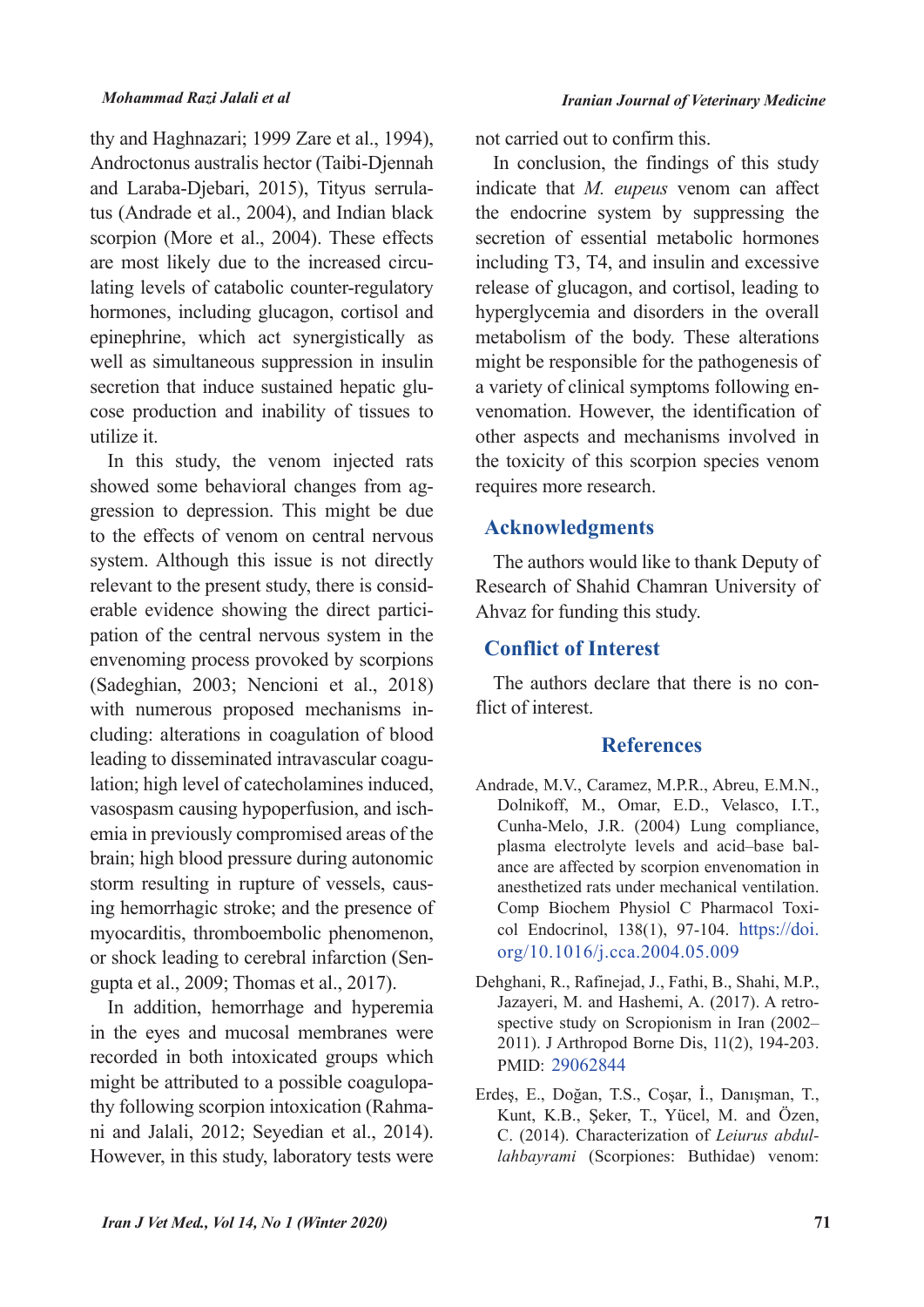#### *Effect of Mesobuthus eupeus on metabolic hormones Mohammad Razi Jalali et al*

peptide profile, cytotoxicity and antimicrobial activity. J Venom Anim Toxins Incl Trop Dis, 20(1), 48. https://doi.org/10.1186/1678- 9199-20-48

- Jalali, A. and Rahim, F. (2014). Epidemiological review of scorpion envenomation in Iran. Iran J Pharm Res, 13(3), 743–756. PMID: 25276176
- Johnson, D.G., Ensinck, J.W. (1976). Stimulation of glucagon secretion by scorpion toxin in the perfused rat pancreas. Diabetes, 25(8), 645- 649. https://doi.org/10.2337/diab.25.8.645
- Khoobdel, M., Zahraei-Salehi, T., Nayeri-Fasaei, B., Khosravi, M., Omidian, Z., Motedayen, M.H., Akbari, A. (2013). Purification of the Immunogenic Fractions and Determination of Toxicity in *Mesobuthus eupeus* (Scorpionida: Buthidae) Venom. J Arthropod Borne Dis, 7(2),139-146. PMID: 24409439
- Ladjel‐Mendil, A., Martin‐Eauclaire, M.F., Laraba‐Djebari, F. (2016). Neuro‐Modulation of Immuno‐Endocrine Response Induced by Kaliotoxin of Androctonus Scorpion Venom. J Biochem Mol Toxicol, 30(12), 580-587. https:// doi.org/10.1002/jbt.21824
- Laraba-Djebari, F., Adi-Bessalem, S. and Hammoudi-Triki, D. (2015). Scorpion venoms: pathogenesis and biotherapies. In: Gopalakrishnakone, P., Possani, L.D., Schwartz, E.F. and Rodríguez de la Vega, R.C. (eds), Scorpion Venoms, Toxinology book series, volume 4. Springer, Dordrecht. pp 63-85. https://doi. org/10.1007/978-94-007-6404-0\_2
- Lourenço, W.R. (2014). A historical approach to scorpion studies with special reference to the 20 th and 21st centuries. J Venom Anim Toxins Incl Trop Dis, 20(1), 8. https://doi. org/10.1186/1678-9199-20-8
- Lucas, S.M. and Meier, J. (2017). Biology and distribution of scorpions of medical importance. In: Handbook of Clinical Toxicology of Animal Venoms and Poisons. White, J, and Meier, J. (eds), 1st ed. CRC Press. pp. 205-219. https:// doi.org/10.1201/9780203719442
- More, S.S., Kiran, K.M., Gadag, J.R. (2004). Dose-dependent serum biochemical alterations in Wistar albino rats after *Palamneus*

*gravimanus* (Indian black scorpion) envenomation. J Basic Clin Physiol Pharmacol, 15(3- 4), 263-276. https://doi.org/10.1515/JB-CPP.2004.15.3-4.263

- Murthy, K.R.K., Zare, M.A. (2002). Scorpion antivenom reverses metabolic, electrocardiographic, and hormonal disturbances caused by the Indian red scorpion *Mesobuthus tamulus* concanesis, Pocock envenomation. J Venom Anim Toxins, 8(1), 30-48. http://dx.doi. org/10.1590/S0104-79302002000100004
- Murthy, K.R.K. (2000). The scorpion envenoming syndrome: a different perspective. The physiological basis of the role of insulin in scorpion envenoming. J Venom Anim Toxins, 6(1), 04-51. http://dx.doi.org/10.1590/S0104- 79302000000100002
- Murthy, K.R.K., Zare, M.A. (1998). Effect of Indian red scorpion (*Mesobuthus tumulus* concanesis, Pocock) venom on thyroxine and triiodothyronine in experimental acute myocarditis and its reversal by species specific antivenom. Indian J Exp Biol, 36(1),16-21. PMID: 9536646
- Murthy, K.R.K, Zare, M.A. (2001). The use of antivenom reverses hematological and osmotic fragility changes of erythrocytes caused by indian red scorpion *Mesobuthus tumulus* concanesis Pocock in experimental envenoming. J Venom Anim Toxins, 7(1), 113-138. http://dx.doi. org/10.1590/S0104-79302001000100008
- Murthy, K.R.K. (2013). Treatment of Scorpion Envenoming Syndrome—Need for Scientific Magnanimity. J Indian Med Assoc, 111, 254- 259. PMID:24475558
- Murthy, K.R.K. (2014a). Cardiac Sarcolemmal Defects in acute myocarditis due to scorpion envenoming syndrome. World J Cardiovas Dis, 4(09), 432-454. http://dx.doi.org/10.4236/ wjcd.2014.49054
- Murthy, K.R.K. (2014b). Enzymes and toxins in scorpions of Buthidae family. insulin-glucose administration reverses metabolic, cardiovascular, ECG changes and pulmonary edema in scorpion envenoming syndrome. Int J Med Biosciences, 3, 9-25.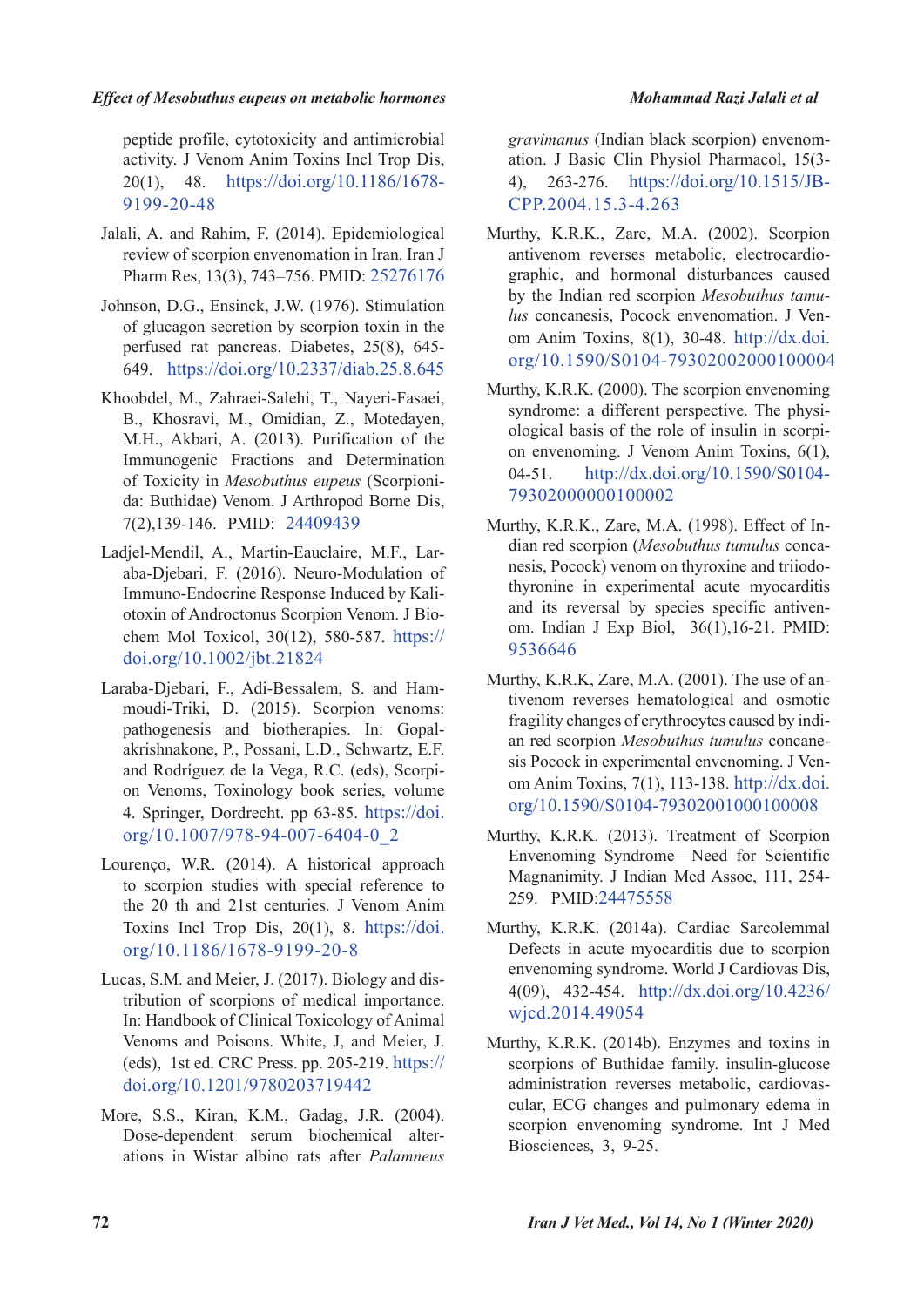#### *Mohammad Razi Jalali et al*

- Murthy, K.R.K., Haghnazari, L. (1999). The blood levels of glucagon, cortisol and insulin following the injection of venom by the scorpion (*Mesobuthus tumulus* concanesis, Pocock) in dogs. J Venom Anim Toxins, 5(1), 47-55. http://doi. org/10.1590/S0104-79301999000100004
- Murthy, K.R.K., Shenoi, R., Vaidyanathan, P., Kelkar, K., Sharma, N., Neeta, B., Rao, S. Mehta, M.N. (1991) Insulin reverses haemodynamic changes and pulmonary oedema in children stung by Indian red scorpion *Mesobuthus tumulus* concanesis, Pocock. Ann Trop Med Parasitol, 85, 651-657. https://doi.org/10.108 0/00034983.1991.11812621
- Murthy, K.R.K., Vakil, A.E. and Yeolekar, M.E. (1990) Insulin administration reverses the metabolic and electrocardiographic changes induced by Indian red scorpion (*Buthus tamulus*) Venom in the Experimental Dogs. Indian Heart J, 48, 35-42. PMID: 2190913
- Murthy, K.R.K., Vakil, A.E., Yeolekar, M.E., Vakil, Y.E. (1988). Reversal of metabolic and electrocardiographic changes induced by Indian red scorpion (*Buthus tamulus*) venom by administration of insulin, alpha blocker and Sodium bicarbonate. Indian J Med Res, 88,450-457. PMID:2904413
- Nencioni, A.L.A., Neto, E.B., de Freitas, L.A., Dorce, V.A.C. (2018). Effects of Brazilian scorpion venoms on the central nervous system. J Venom Anim Toxins Incl Trop Dis, 24(1), 3. http://doi.org/10.1186/s40409-018-0139-x
- Petricevich, V.L. (2010). Scorpion venom and the inflammatory response. Mediators Inflamm. 2010: 903295. http://doi. org/10.1155/2010/903295
- Rahmani, A.H., Forouzandeh, H., Kalantar, M.,Asad-Masjedi, N., Alavian, Z. and Kavarizadeh, K. (2015). Epidemiological and clinical characteristics of scorpion stings in ahwaz, southwest iran (2006-2010). Int J Med Toxicol Forensic Med, 5(4), 201-216. http://doi. org/10.22037/ijmtfm.v5i4(Autumn).9442
- Rahmani, A.H., Jalali, A. (2012). Symptom patterns in adult patients stung by scorpions with emphasis on coagulopathy and hemoglubinuria. J Venom Anim Toxins Incl Trop Dis,

#### *Iranian Journal of Veterinary Medicine*

18(4), 427-431. http://dx.doi.org/10.1590/ S1678-91992012000400011

- Razi Jalali, M., Jalali, M.T., Mapar, Z. (2015). Evaluation of plasma cytokine levels in *Mesobuthus eupeus* (Scorpionida: Buthidae) scorpion envenomation in rats treated with polyvalent antivenom. Jundishapur J Health Sci, 7(1),1-5. http://doi.org/10.5812/jjhs.27159
- Razi jalali, M., Jalali, S.M., Najafzadeh Varzi, H., Shokraeian, A.A. (2016). A study on protective effects of polyvalent antivenom and quercetin on hemogram and erythrocyte osmotic fragility changes following *Mesobuthus eupeus* scorpion envenomation in rat. Iran Vet J, 12(1), 30-42 (In Persian with English abstract). http://doi. org/10.22055/ivj.2016.14703
- Sadeghian, H. (2003). Transient ophthalmoplegia following envenomation by the scorpion *Mesobuthus eupeus*. Neurology, 60(2), 346- 347. http://doi.org/10.1212/01.wnl.00000 44158.90246.9f
- Sengupta, S., Dhanapal, P., Ravindran, R.D., Devi, N. (2009). Cerebral blindness after scorpion sting. J Neuroophthalmol, 29(2), 154-155. https://doi.org/10.1097/WNO.0b 013e31818e40ec
- Seyedian, R., Hoseiny, S.M., Kamyab, M., Mansury, R., Seyedian , N., Gharibi, S., Zare Mirakabadi, A. (2014). An in vitro comparative study upon the hemolytic*, thrombogeni*c, coagulation parameters and stability properties of the *Hemiscorpius lepturus* venom. Arch Razi Inst, 69(1), 69-76. https://doi.org/10.7508/ ari.2014.01.010
- Taibi-Djennah, Z., Laraba-Djebari, F. (2015). Effect of cytokine antibodies in the immunomodulation of inflammatory response and metabolic disorders induced by scorpion venom. Int Immunopharmacol, 27(1), 122-129. https:// doi.org/10.1016/j.intimp.2015.05.002
- Thomas, V.V., George, T., Mishra, A.K., Mannam, P., Ramya, I. (2017). Lateral medullary syndrome after a scorpion sting. J Family Med Prim Care, 6(1), 155-157. https://doi. org/10.4103/2249-4863.214988

Yugandhar, B., Murthy, K.R.K., Sattar, S.A. (1999).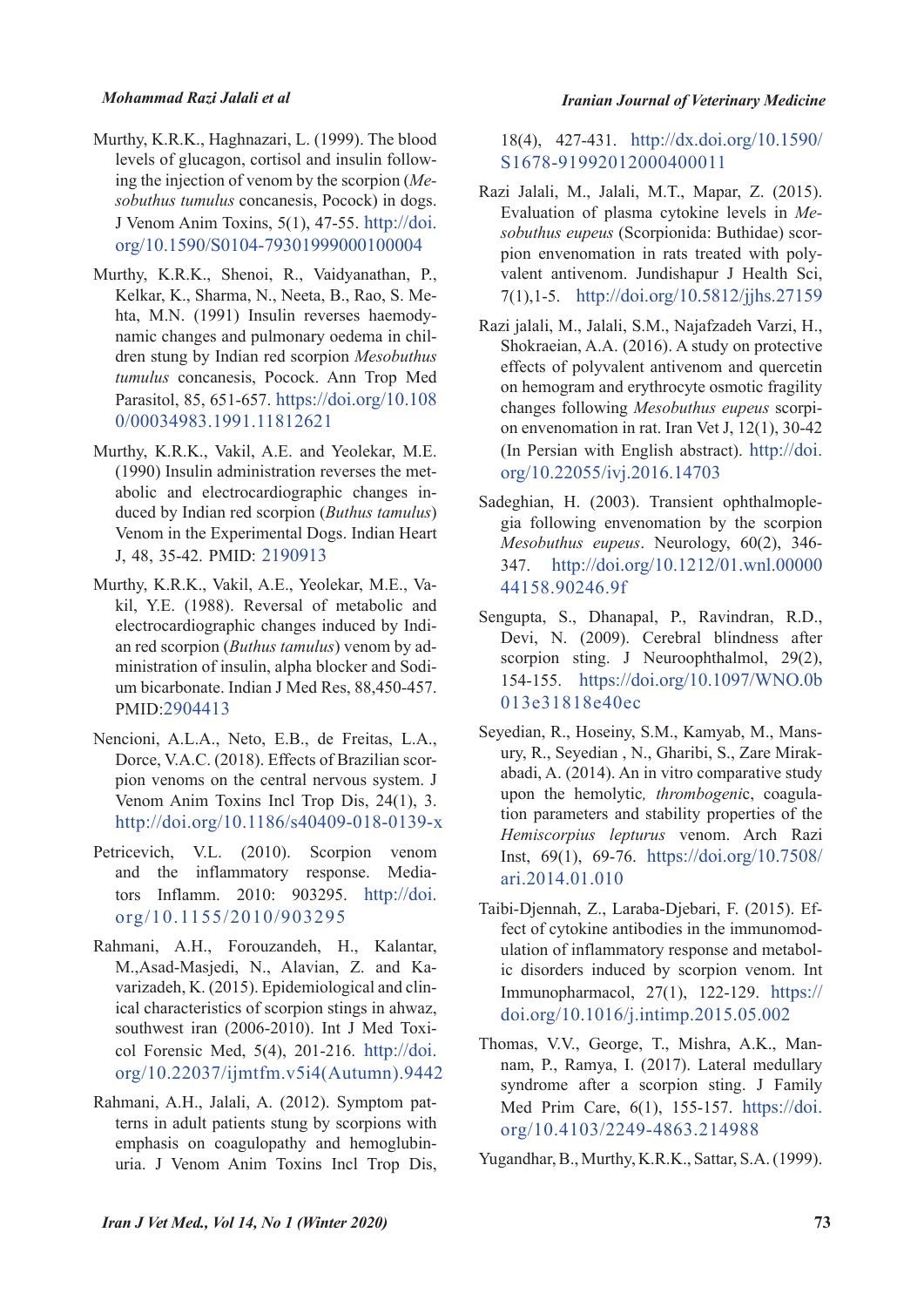#### *Effect of Mesobuthus eupeus on metabolic hormones Mohammad Razi Jalali et al*

Insulin administration in severe scorpion envenoming. J Venom Anim Toxins Incl Trop Dis, 5, 200-219. http://dx.doi.org/10.1590/ S0104-79301999000200007

Zare, M.A., Murthy, K.R.K., Haghnazari, L. (1994). Scorpion venom poisoning in experimental animals. Arch Razi Inst, 44(45),67-72.